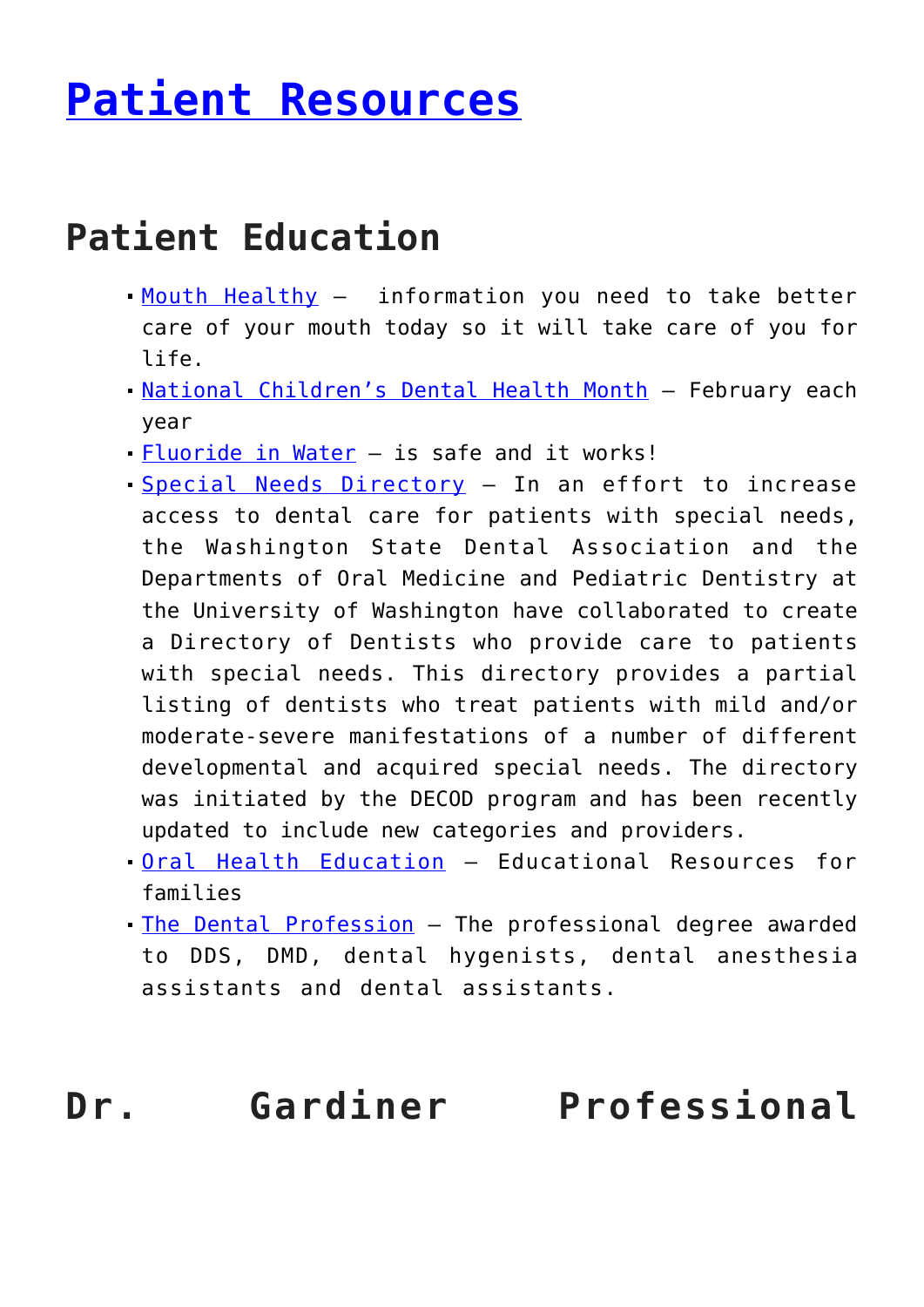## **Affiliations**

We believe it is important our patients know we are actively involved in continuing education, and that we recognize the importance of staying informed and trained in the latest treatments available. Dr. Gardiner is a member of several dental associations and clubs, and you may find it helpful to learn about them.

- [Academy of R.V. Tucker Study Clubs](http://arvtsc.org/)
- [Washington State Dental Association](http://www.wsda.org/about/overview/who-we-are)
- [Spear Study Club](https://www.speareducation.com/study-club)
- [American Dental Association](http://www.ada.org/en/about-the-ada)

## **Patient Privacy and HIPAA Compliance**

We acknowledge how important it is to protect your privacy and to comply and uphold the tenets of HIPAA. All new patients will be given our written Privacy Practices and sign an acknowledgment of receipt. Established patients may also be requested to update their forms from time to time, as life circumstances may require you to modify who has access to your healthcare records. Updating your privacy forms ensures that we are complying with your current wishes to release or not release certain information to a guardian, family member or someone else you appoint to be involved in your care. We are also [HIPAA](https://www.hhs.gov/hipaa/for-individuals/index.html) (Health Insurance Portability and Accountability Act) compliant, and as such are held to the highest Federal standards in protecting your health information.

**HIPAA Protected Health Information Definition?** HIPAA is very comprehensive in terms of laying down guidelines governing the sharing or disclosure of Patient Health Information (PHI) and has five separate titles dedicated to such stipulations. The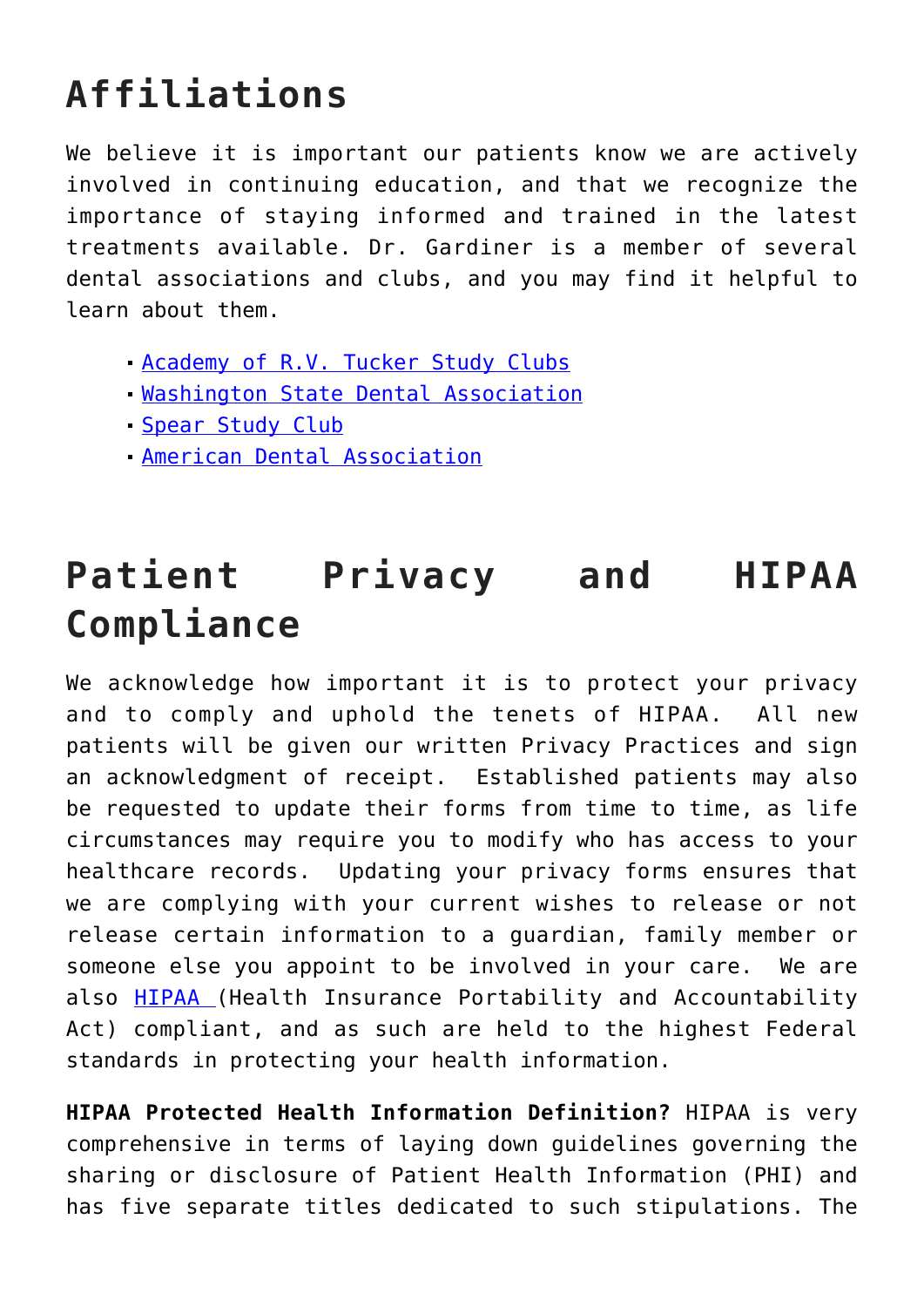HIPAA Title II is called Administrative Simplification or the AS. To ensure that the privacy of health information is upheld in the prevailing healthcare system, HIPAA emphasizes upon the AS stipulations, which in turn influences the DHHS to endorse national standards for electronic healthcare transactions.

AS is concerned with setting-up national standards for electronic healthcare transactions and benchmarks like identifiers for healthcare providers, health insurance plans and employers. The provisions laid down by the AS address the crucial issue of maintaining the security and privacy of a patient's health data. The most significant AS HHS (Department of Health & Human Services) Rules that are nationally recognized for this purpose are mentioned in [45 CFR §160, §162 and §164]. These rules are:

- The Unique Identifiers Rule (National Provider Identifier)
- The Enforcement Rule
- The Privacy Rule
- The Security Rule
- The Transactions and Code Sets Rule

#### **Exceptions Regarding HIPAA Protected Health Information (PHI)**

There are some exceptions to the general understanding of PHI:

1) In cases when the covered entity is the Employer — personal information about employees that is maintained as a part of the Employment Records is outside the realm of PHI. 2) Information about an individual recorded as a part of educational pursuits, including professional training, is not PHI. 3) Many specific clauses have been defined by the Family Educational Rights and Privacy Act (20 USC) where certain bits of information can be accessed/shared without the liability to inform the concerned individual. Patient treatments and